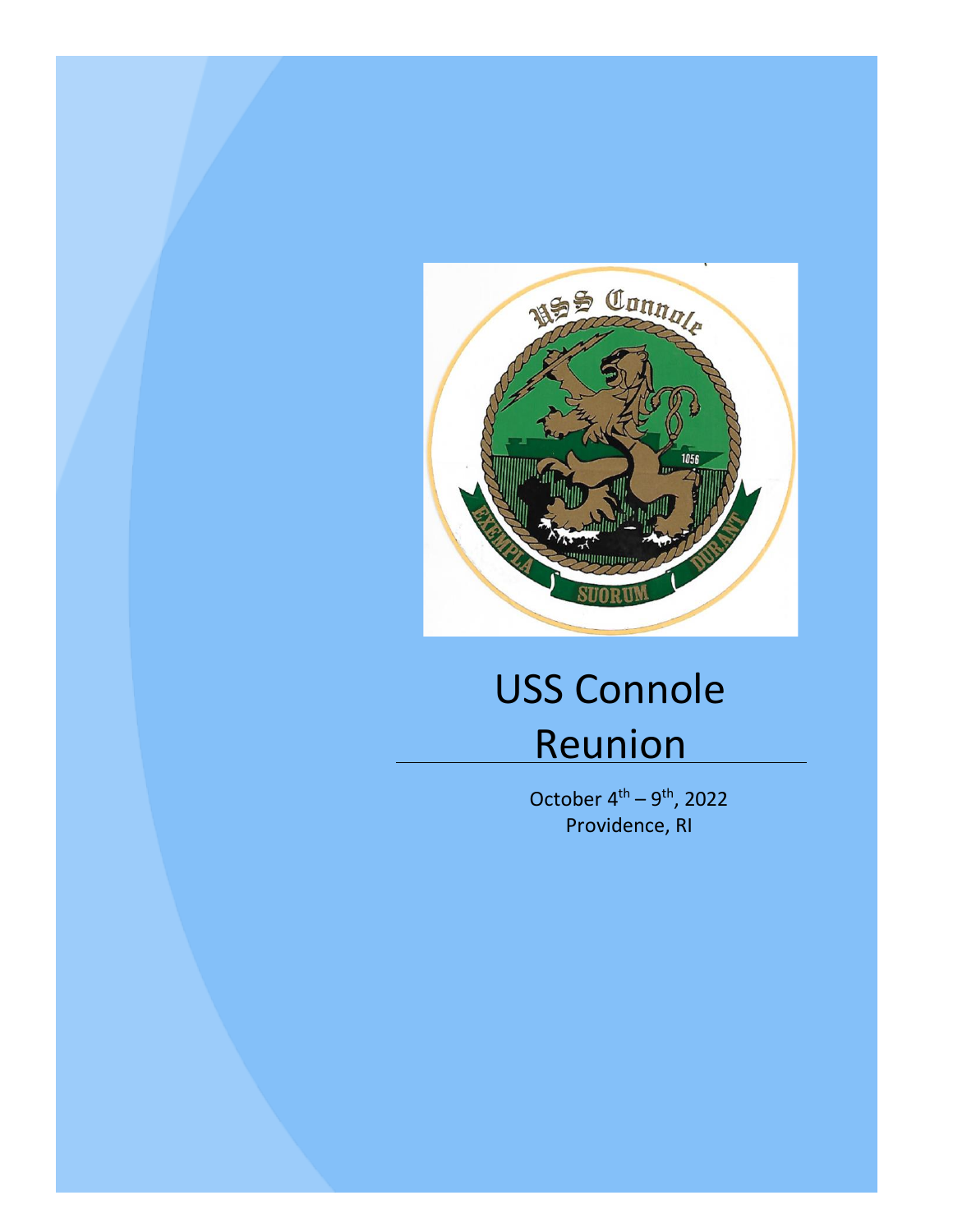



#### The hotel and reservation phone number: **Crowne Plaza Providence Warwick 801 Greenwich Ave Warwick, RI 02886 Phone: (401)732-6000**

Welcome to the 2022 USS Connole Reunion! Join us for an exciting time in Providence, RI from October  $4<sup>th</sup> - 9<sup>th</sup>$ , 2022. We know you will have a wonderful time sharing the experience with old and new friends. All rooms have Wi-Fi internet, a coffee maker, and TV. The hotel also features an indoor pool and a fitness center. For dining you can visit The Crossing Restaurant for breakfast, lunch, and dinner. Alfred's Lounge offers drinks and eats. There is also Plaza Java which serves Starbucks coffee.

Call the hotel directly at (401) 732-6000 to make your reservation. Tell them you are with the USS Connole Reunion to get the reunion rate of \$129 plus tax. A free buffet breakfast will be provided in the hospitality room each morning of the reunion. Parking is complimentary. Please inform the hotel if you need a handicapped accessible room. Hotel reservations must be made by **September 4th, 2022** to guarantee space and rate. Reservations made after this date will be on a space available basis and the reunion rate will not be guaranteed. Rates are good for 3 days before and 3 days after the reunion. We look forward to seeing you!

**Airport Information:** The hotel offers a free shuttle to and from the Rhode Island T.F Green international Airport. There is a Pickup Zone for shuttles at the airport where the shuttle for the Crowne Plaza can be found.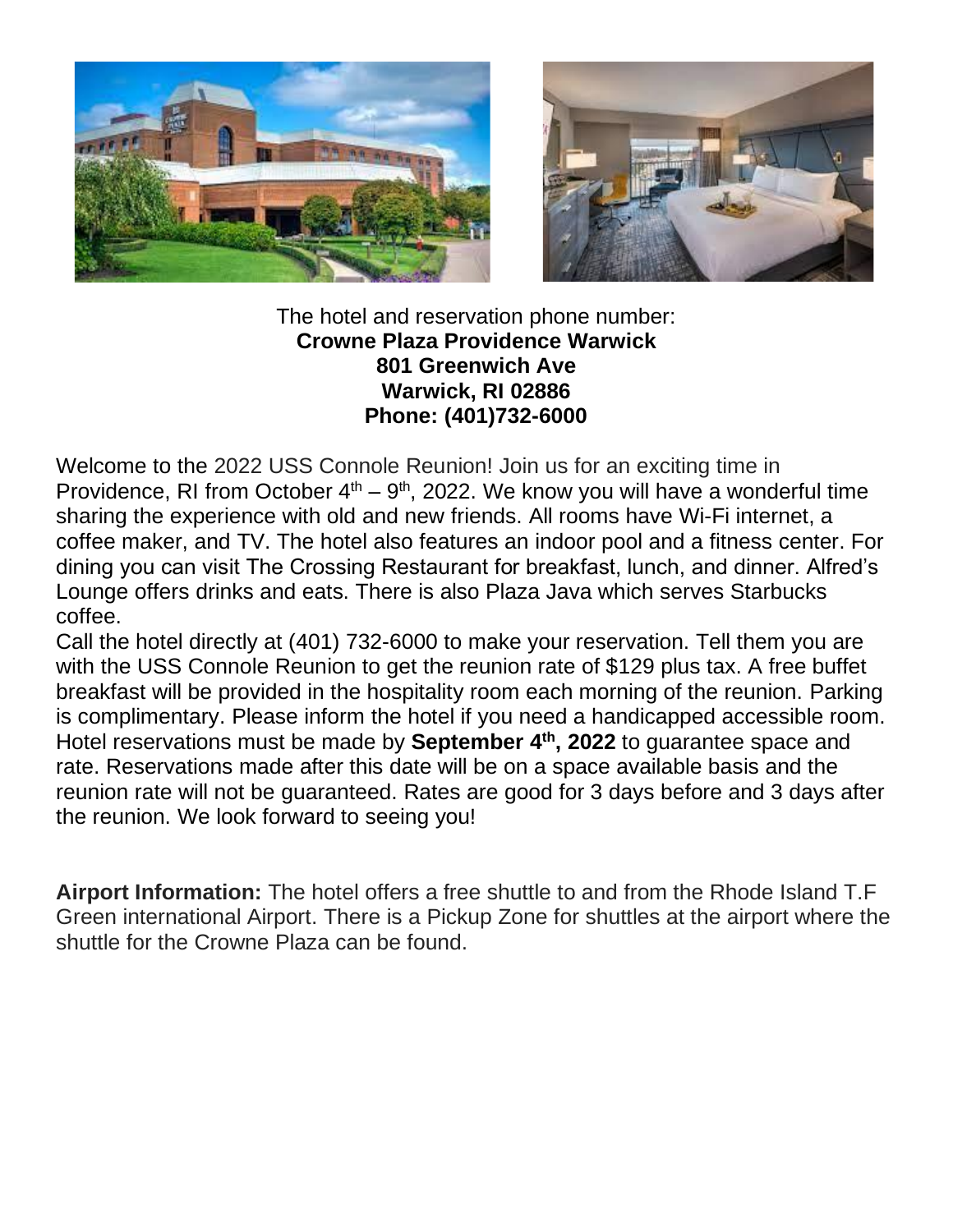**We ask for your own safety that someone accompanies you on your trip or that you ensure your family is aware of your traveling plans. Please provide us with the name and phone number of someone not attending to be contacted in case of emergency. Thank you.**

**Cancellation Refund Policy:** Complete refunds will be sent 30 days before the reunion minus \$18 of the processing fee per person. NO REFUNDS WILL BE GRANTED AFTER September 4th, 2022.

All tours must achieve the minimum (35) number in order to complete the tour. Gratuities for the driver and guide are included. We need all attendees to understand that the date of September  $4<sup>th</sup>$ , 2022 is the cutoff date for the hotel and A Complete Reunion primarily uses this date to assure the minimum number for tours. **IT IS NOT A DATE THAT MEANS YOU CAN NO LONGER SIGN UP FOR THE REUNION.** Please be aware that if you decide on-site that you want to take a tour, it will be based on space available on the coach.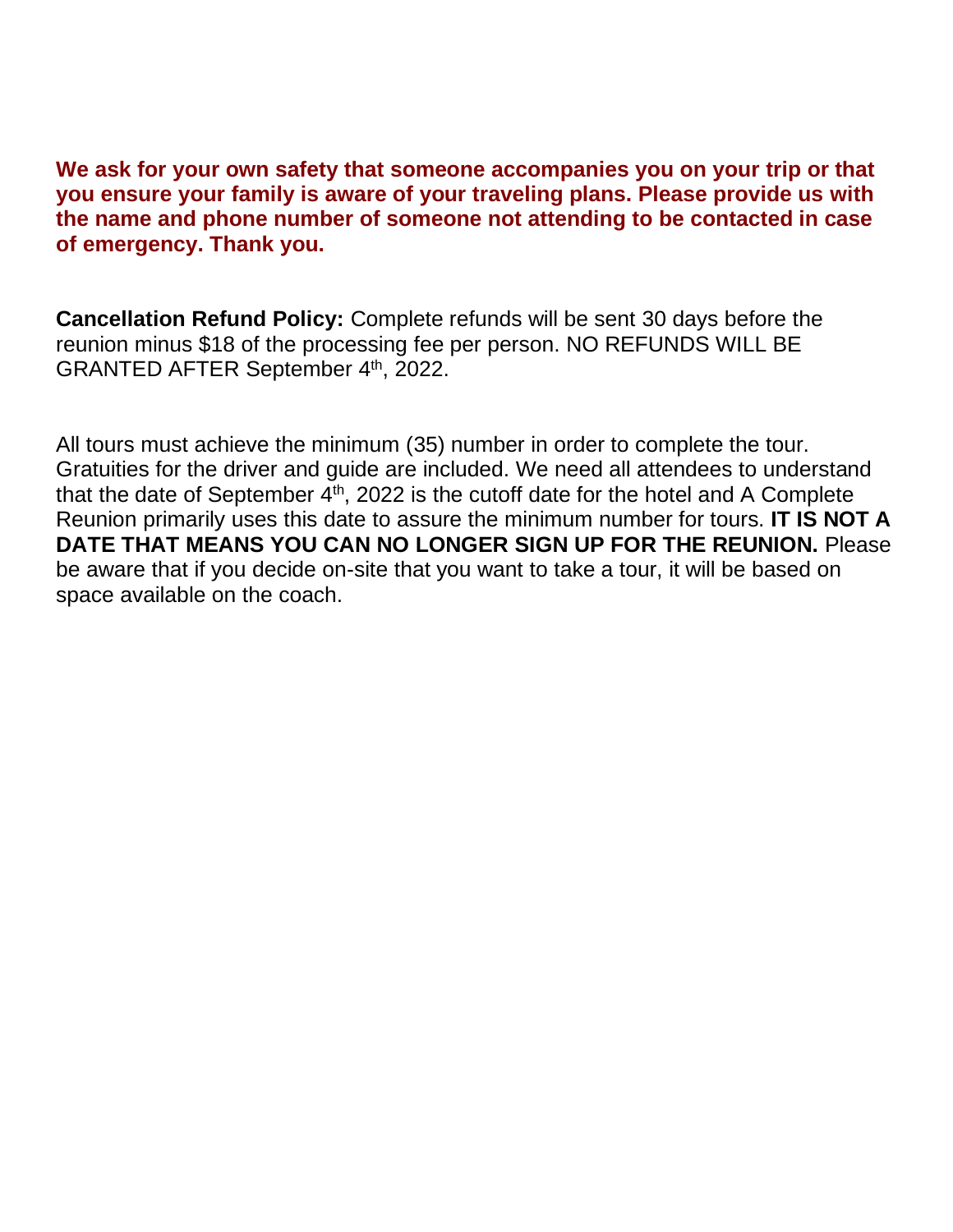### **Agenda**

**All tours include transportation, guide (when applicable) and entrance fees. Meals are included only if indicated. Tours will board approximately 15 minutes prior to the departure times listed here. Check signs available at the registration desk in case of changes.**

Tuesday October 4, 2022 2:00 pm – 4:00 pm Check in

3:00 pm Hospitality room open

### Wednesday October 5, 2022



#### 9:15 am – 4:30 pm **Tour #1 Newport \$75 (Includes transportation and lunch)**

First visit one of the oldest lighthouses in America before the group enjoys a narrated driving tour of Newport. The driving tour will include the historic colonial section, Ocean Drive, and Bellevue Ave (home of America's castles). Then have lunch at Sweet Berry Farm before a tour of the Breakers, the Vanderbilt's summer "cottage" and the most famous of the mansion homes of Newport. After the tour there will be free time to sightsee and shop in Newport Harbor.

## Thursday October 6, 2022



Friday October 7, 2022



#### 9:15 am – 3:00 pm **Tour #2 Battleship Cove \$68 (Includes transportation and buffet lunch)**

Visit America's Fleet Museum. Battleship Cove is home to 5 US Naval ships and various aircraft. There are a few exhibits for you to explore onboard the ships as well as memorials. Deli Lunch Buffet will be included.

#### 8:30 am – 3:00 pm **Tour #3 War College and Surface Warfare Officer School \$85 (Includes transportation, tour and tasting at brewery, and lunch)**

Visit the Naval War College Museum and Surface Warfare Officer School. Then enjoy a tour and tasting at Rejects Beer Co, a newer brewery with "80's basement vibes". Lunch will be at the Quonset Officer's Club.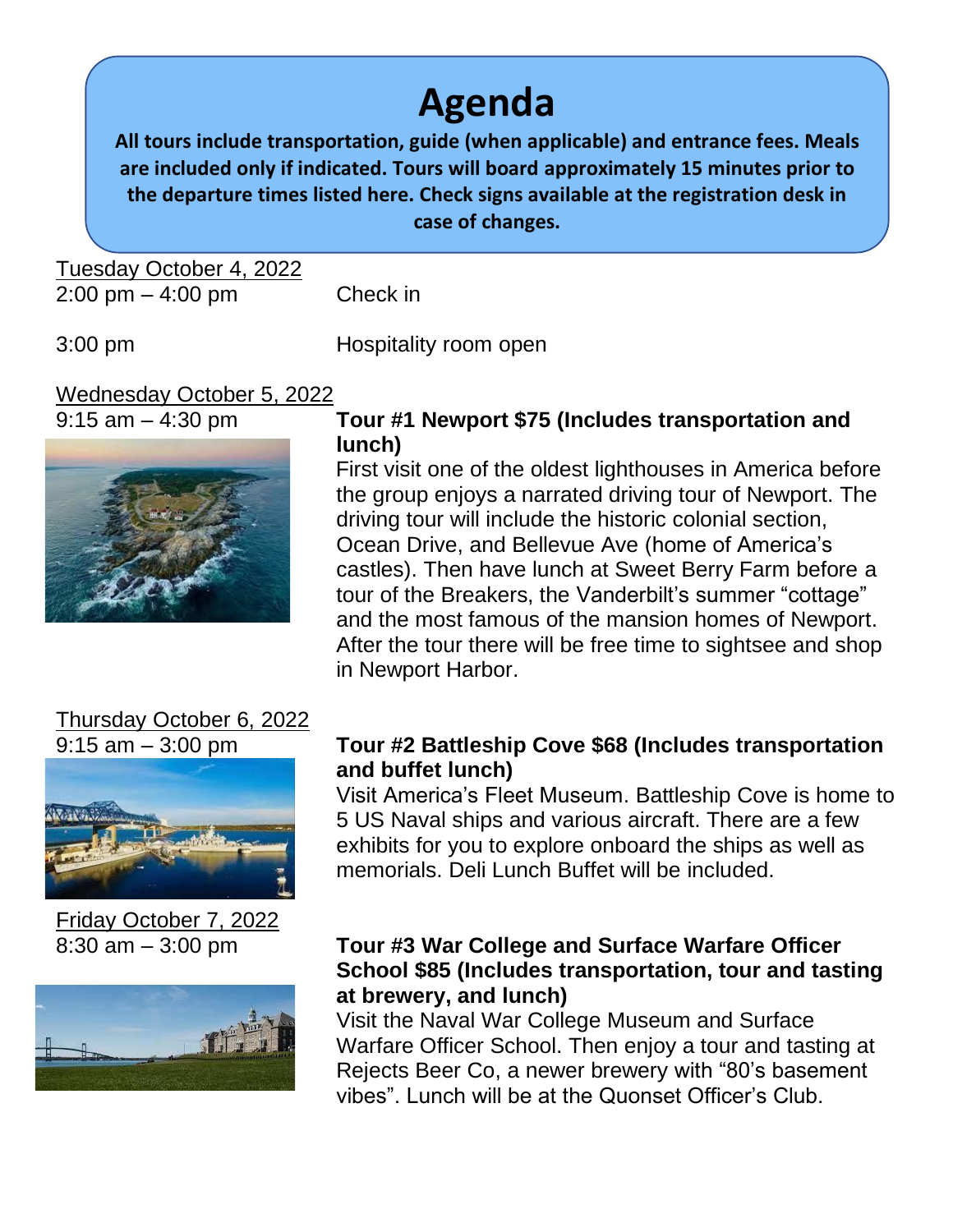| Saturday October 8, 2022<br>$9:00$ am | <b>Group Meeting</b>                                                                                                                                                                                                                                                                                                                                                                                                                                                                                                                                                                                                                                                                                                              |
|---------------------------------------|-----------------------------------------------------------------------------------------------------------------------------------------------------------------------------------------------------------------------------------------------------------------------------------------------------------------------------------------------------------------------------------------------------------------------------------------------------------------------------------------------------------------------------------------------------------------------------------------------------------------------------------------------------------------------------------------------------------------------------------|
| <b>Free Time</b>                      |                                                                                                                                                                                                                                                                                                                                                                                                                                                                                                                                                                                                                                                                                                                                   |
| $5:00$ pm                             | <b>Pictures</b><br>The onsite coordinator from ACR is a professional<br>photographer and will have an area set up for group shots<br>- large group, small groups, couples - whatever you<br>want. She does not charge your group or ACR anything to<br>be onsite and manage the entire reunion. Nor does she<br>require a minimum amount. She makes her money for<br>this event by the pictures sold. You order whatever you<br>want, they are printed during the week and can be picked<br>up and taken with you as you leave. The large group shot<br>is \$20 for an 8 X 10, others are less. (She does many of<br>the pictures for the Air Force Academy, schools and<br>special events in the Colorado Springs & Denver area) |
| $6:00$ pm                             | <b>Banquet</b><br>\$52 Petite Sirloin with Roasted Shallot & Burgundy Demi-<br>Glaze<br>\$44 Chicken Saltimbocca<br>\$44 Baked New England Scrod with Lemon Herb Butter<br>All meals are served with Garden Salad, chef's choice of<br>potato or vegetable, rolls with butter. Beverages served<br>will be coffee, decaf, and tea. Dessert will be New York<br>Style Cheesecake.                                                                                                                                                                                                                                                                                                                                                  |
| Sunday October 9, 2022<br>$11:00$ am  | <b>Check Out</b>                                                                                                                                                                                                                                                                                                                                                                                                                                                                                                                                                                                                                                                                                                                  |